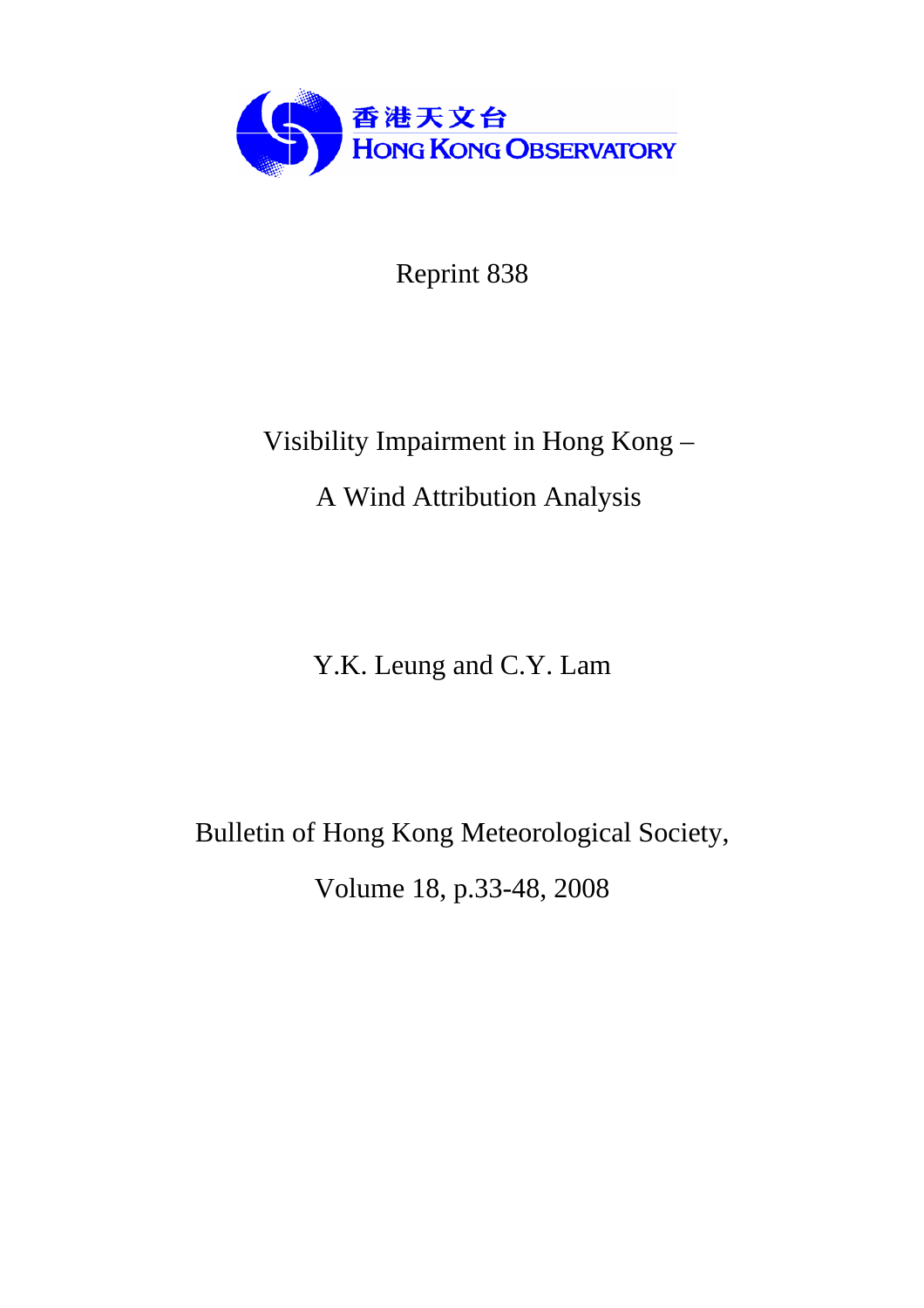**Visibility Impairment in Hong Kong – A Wind Attribution Analysis** 

*Y.K. Leung and C.Y. Lam Hong Kong Observatory* 

# **1. Introduction**

 With the rapid economic development in the Pearl River Delta, the deteriorating trend in visibility of Hong Kong (Chang and Koo, 1986; Cheng *et al.*, 1997; Leung *et al.*, 2004a and 2004b; Lam, 2006) has aroused much public concern.

Visibility is defined as the greatest distance at which a black object of suitable dimensions can be seen and recognized when observed against the horizon sky during daylight or could be seen and recognized during the night if the general illumination were raised to the normal daylight level (WMO, 1992). Apart from fog, mist, rain and other meteorological phenomena involving water droplets, reduced visibility occurs mainly as a result of the absorption and scattering of light by particulates suspended in the atmosphere. Past studies for cities such as Beijing of China (Wang and Liu, 2006), Los Angeles (Adam *et al.*, 1990) and Denver (Groblicki *et al.*, 1981) of the United States show that there is a close relationship between visibility and the concentration of suspended particulate. Visibility is therefore a good visual indicator of air quality. In Hong Kong, Leung *et al.* (2008) show that visibility and suspended particulate with diameter  $\leq$  2.5 µm (PM2.5) have a strong reciprocal relationship with a correlation coefficient of 0.78, statistically significant at 5% level.

Suspended particulates may be dust of purely natural origin (e.g. loess from northern China). It could also be formed as a result of human activities such as construction, vehicular traffic, fossil-fuel power generation, cooking and burning of vegetation coupled with photochemical processes (Zhou and Shu, 1994; Wang and Xu, 2001; Lam, 2006). For Hong Kong, there has been an on-going debate on the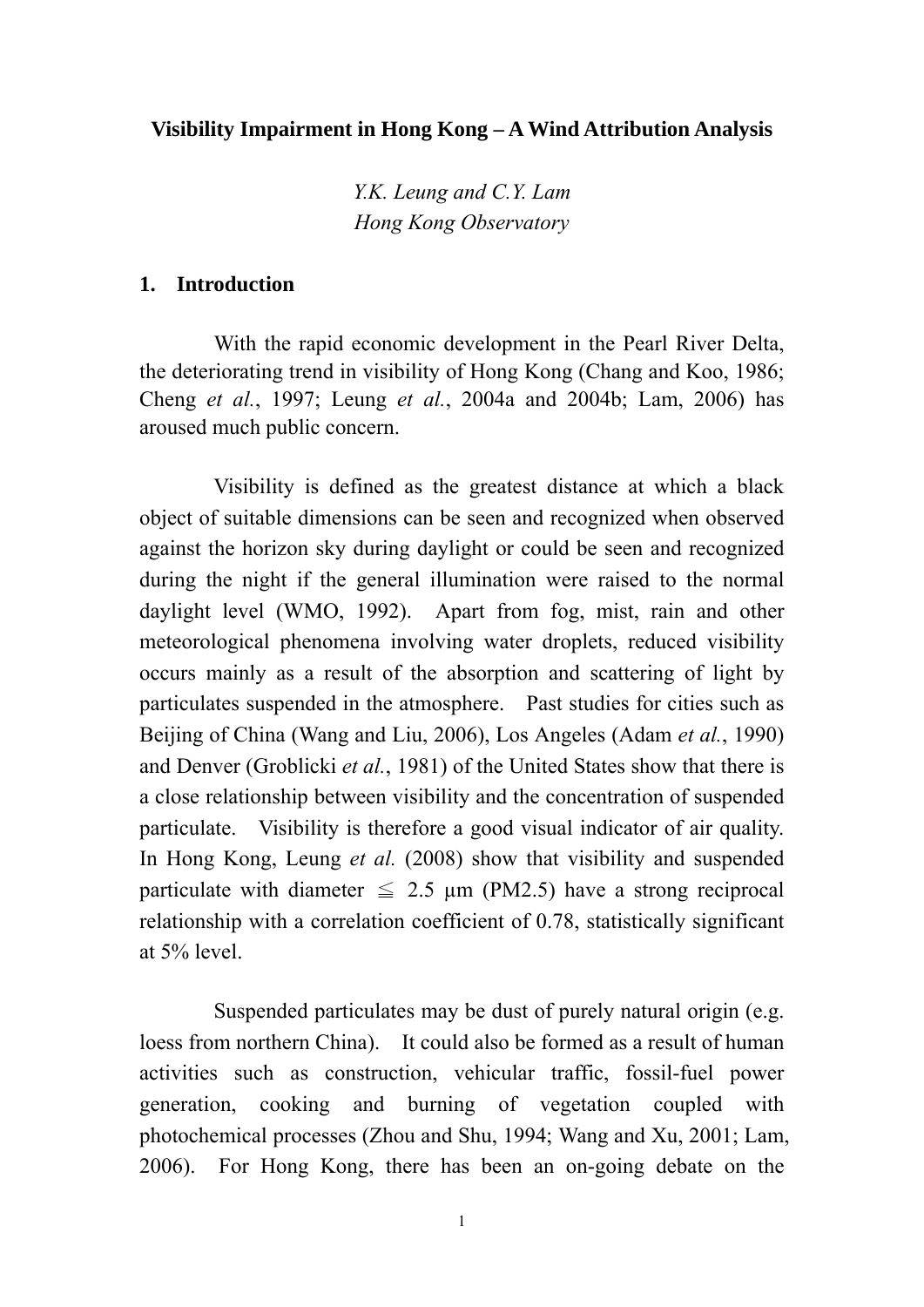relative significance of local and regional sources of suspended particulates in visibility impairment. But the answer is complex, being quite different depending on how one approaches the subject (Lau *et al.*, 2007). It could be argued that some of the increased turbidity of the atmosphere in Hong Kong is transported to Hong Kong from outside. But, considering the large consumption of energy within Hong Kong itself, which invariably involves combustion of one form or another with its attendant emissions, there is little question that some of this turbidity is locally generated by the urban form of living practised here (Lam, 2006).

As suspended particulates are carried and dispersed by wind, visibility impairment is significantly influenced by this meteorological element. Several past studies (e.g. Cheng *et al.*, 1997; Leung *et al.*, 2004b and 2008) have pointed out qualitatively or demonstrated by case studies the importance of wind, but there has been little systematic quantitative analysis. This paper quantitatively analyses for the first time visibility impairment attributable to wind direction in Hong Kong.

# **2. Data and Methodology**

# *2.1 Visibility and wind data*

 This study is based on visibility and wind data in the Hong Kong Observatory archive. Currently, manned visibility observation stations are made at two locations in Hong Kong, one at the Hong Kong Observatory Headquarters (HKO) and the other at the Hong Kong International Airport (HKIA) at Chek Lap Kok. HKO is located at Tsim Sha Tsui, an urban area location and HKIA, near Lantau Island on the eastern side of the Pearl River estuary. At HKO, visibility observations are made hourly by trained observers since 1968. At HKIA, manual observations started in 1997 and automatic instrument readings were made available to observers for reference in making visibility reports in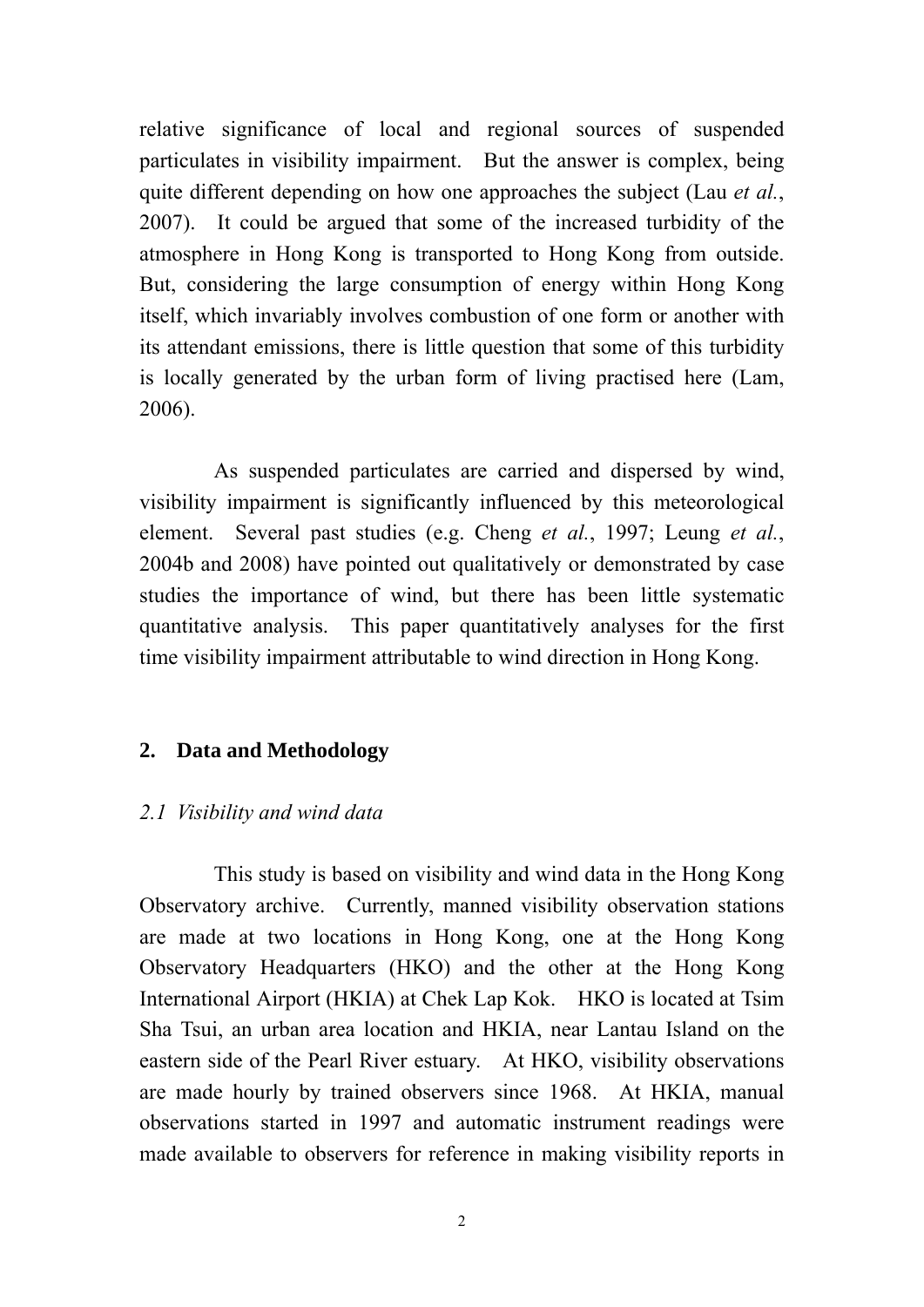November 2004. Visibility observations at Chek Lap Kok Island were also conducted in 1980-1982 during which the meteorological conditions of the airport site were investigated.

 In line with the global trend towards automated observations including visibility, it has been decided that instrumental visibility readings at HKIA would be archived for climatological purpose from 2005 onwards. Careful comparisons were conducted to ensure that the continuity of visibility climatology at HKIA is preserved in the transition from human observations to instrumental readings (Chan and Shun, 2008).

Following Chang and Koo (1986), reduced visibility in this paper refers to visibility below 8 km, excluding cases of rain, mist, fog and high relative humidity ( $\geq 95\%$ ).

For the wind attribution analysis, wind data at HKO were not used because the anemometer exposure was handicapped by the many high-rise buildings nearby. Instead, wind data at King's Park (elevation of 65 m) located at a relative open location just 2 km to the north were employed.

### *2.2 Trend analysis*

 Long-term trend analysis was carried out for the occurrence frequency of reduced visibility. There are many statistical methods for calculating trends and testing their significance, including parametric methods such as regression and t-test (e.g. Easterling *et al.*, 1997; Karl *et al.*, 1993) and non-parametric methods such as Mann-Kendall test (e.g. Qian and Giorgi, 2000; Quereda Sala *et al.*, 2000). This study adopted the most commonly employed regression method and t-test. Linear regression lines were fitted to the parameters by least squares. The long-term trend could then be inferred from the slopes of these straight lines. Two tailed t-test was applied to test the statistical significance of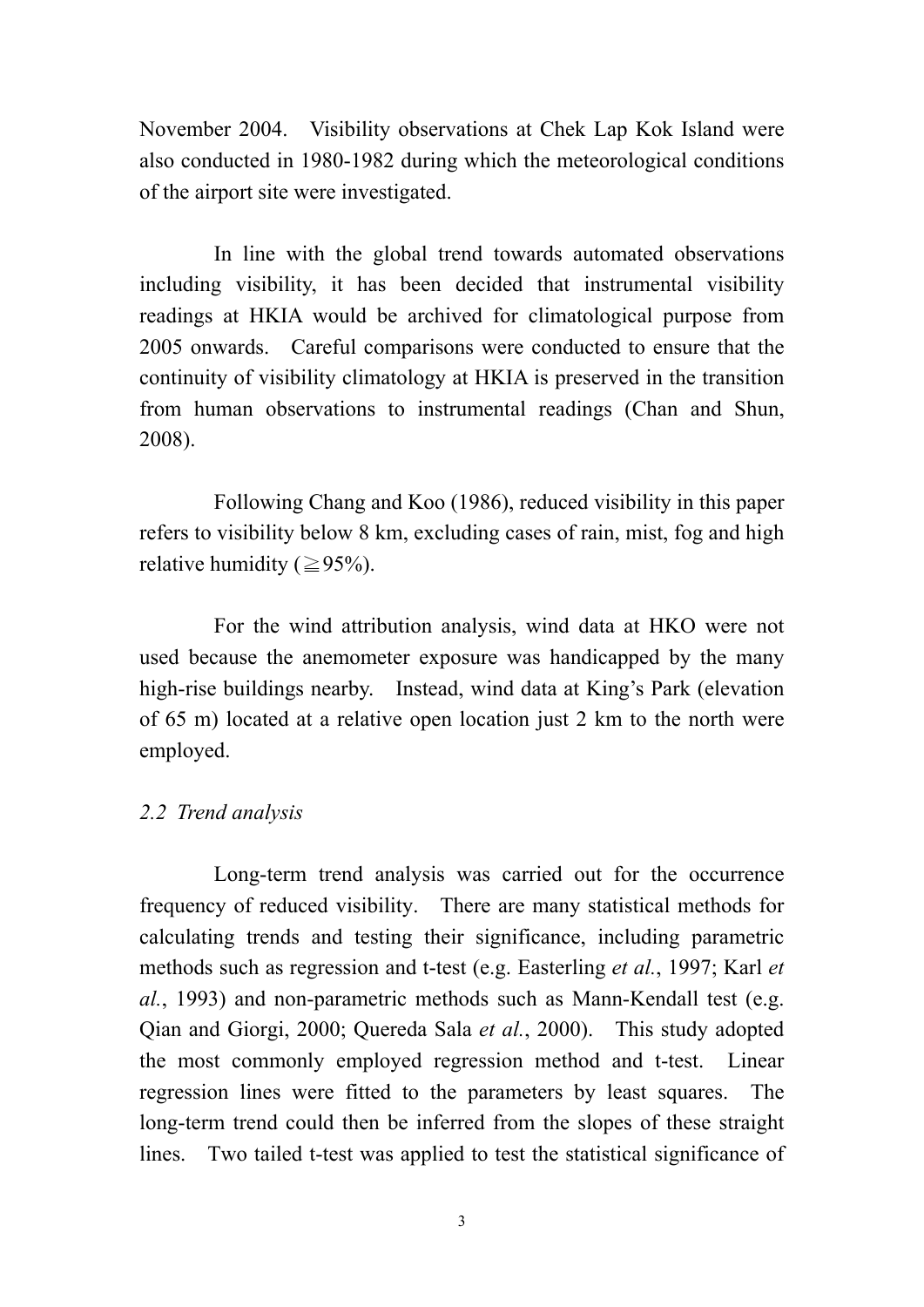the trends at 5% significance level.

The test statistics t for testing the null hypothesis  $H_0$ : *trend = 0* against the alternative hypothesis H<sub>1</sub>: *trend*  $\neq$  0, is given by:

$$
t = r \sqrt{\frac{n-2}{1-r^2}}
$$

where *r* is the correlation coefficient and follows a *t* distribution with *n*-2 degrees of freedom.

#### *2.3 Wind attribution analysis*

 A methodology has been developed to compare the occurrence frequency of reduced visibility in a specific year with that in a reference period, with a view to finding out the relative contributions of the changes in (a) the wind regime and (b) the source of suspended particulate. This is referred to as a "wind attribution analysis". The methodology examines changes in the 12 wind sectors centred at 0°, 30°, 60°, …, 300°, 330°.

Let  $f_i$  be the number of hours of wind in sector  $i$ , and  $P_i$  be the probability of occurrence of reduced visibility when wind is in sector *i*. Then the total number of hours of reduced visibility *N* can be expressed as

$$
N = \sum_{i=1}^{12} f_i P_i
$$

Using the subscript *a* to denote the average for a certain reference period of several years, *j* to denote a certain year, we have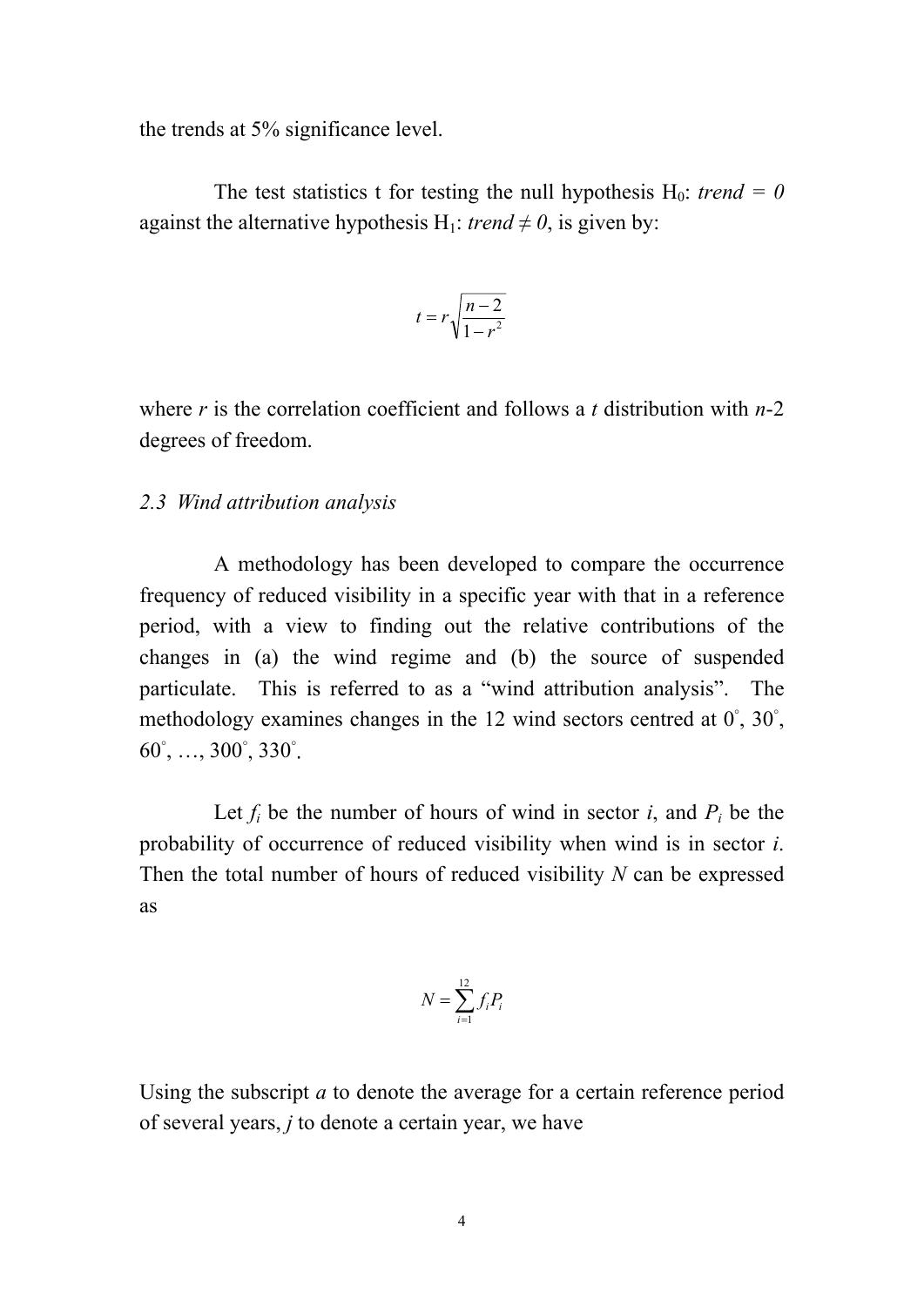$$
N_j - N_a = \sum_{i=1}^{12} f_{ij} P_{ij} - \sum_{i=1}^{12} f_{ia} P_{ia}
$$

Expressing  $f_{ij}$  and  $P_{ij}$  as  $f_{ij} = f_{ia} + \Delta f_i$ ,  $P_{ij} = P_{ia} + \Delta P_i$  where  $\Delta$ denotes the change with respect to the reference period. Then

$$
N_j - N_a = \sum_{i=1}^{12} (f_{ia} + \Delta f_i)(P_{ia} + \Delta P_i) - \sum_{i=1}^{12} f_{ia} P_{ia} = \sum_{i=1}^{12} \Delta f_i P_{ia} + \sum_{i=1}^{12} f_{ia} \Delta P_i + \sum_{i=1}^{12} \Delta f_i \Delta P_i
$$

The first and second terms in the above equation represent the change in number of hours with reduced visibility as attributed by (a) the change in wind frequency and (b) the change in probability of reduced visibility respectively. The second term may also be interpreted, in layman term, as the change in reduced visibility arising from a change in the turbidity of the air such as that due to a high concentration of suspended particulate. The last term is a second-order term in  $\Delta f_i$  and  $\Delta P_i$ , usually small in magnitude and representing the interaction of the two above factors.

#### *2.4 Trajectory analysis*

 Backward trajectory analysis is useful in tracing the source of air parcels reaching Hong Kong. This study made use of the Hybrid Single-Particle Lagrangian Integrated Trajectory (HYSPLIT) model from the US National Oceanic and Atmospheric Administration (NOAA), and also the Global Data Assimilation System (GDAS) data from the US National Centre for Environmental Prediction (NCEP) for the computation of backward trajectories. The temporal and spatial resolution of the GDAS data are 6 hours and 1° x 1° respectively.

HYSPIT model was adopted by many researchers (e.g. Chan *et al*., 2007; Leung *et al.*, 2008) to understand the location of sources of air mass. Theoretical descriptions of how backward trajectories are derived and the operational details of the model are given in Draxier and Rolph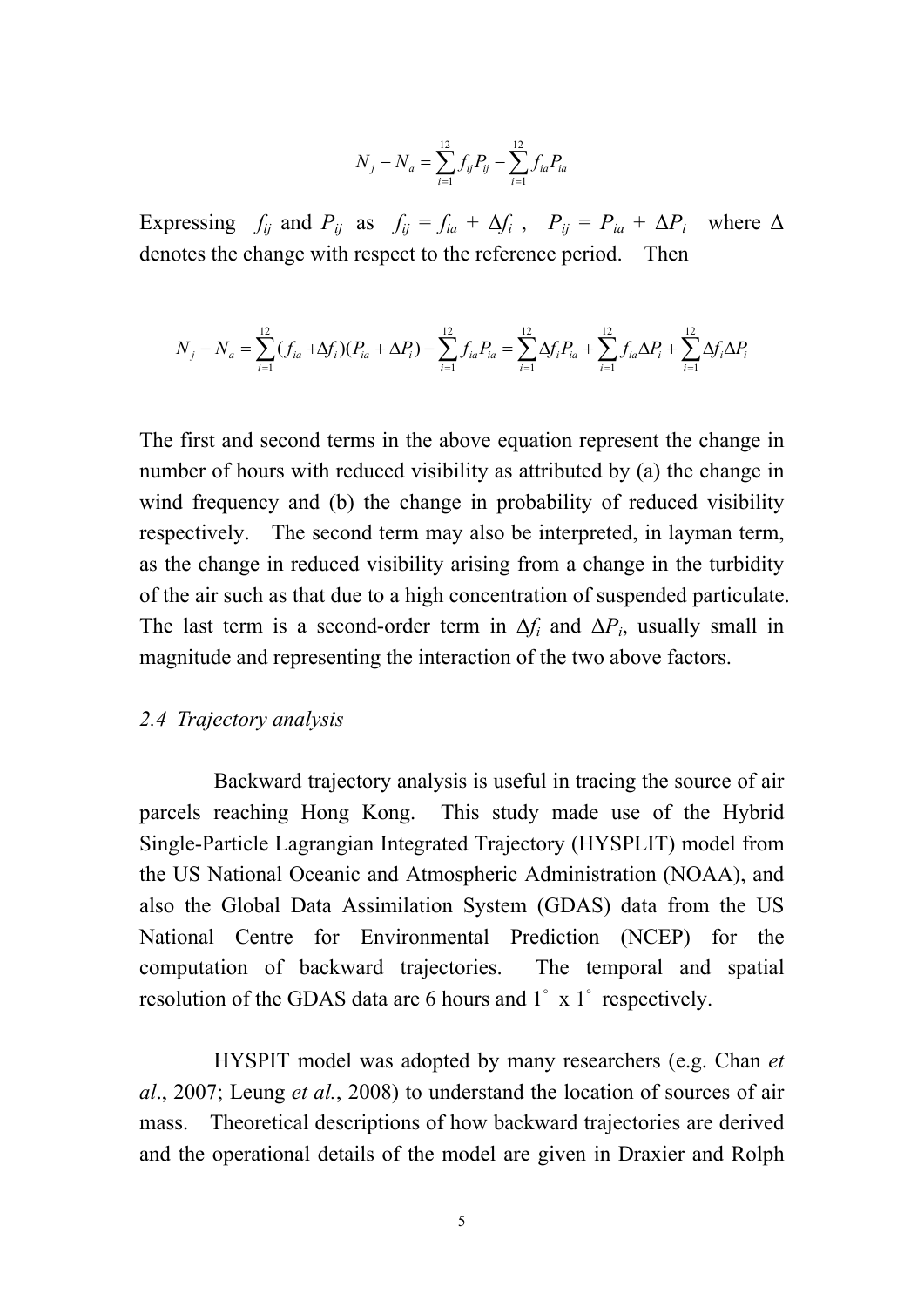(2003).

# **3. Results**

### *3.1 Visibility trend*

 The visibility observed at HKO from 1968 to 2007 has a deteriorating trend (Figure 1). In the first half (1968-1987) of the 40-year period, the rising trend was small (about 53 hours of reduced visibility per decade) though statistically significant at 5% level. However, for the latter half (1988-2007), there has been a dramatic rise in reduced visibility with a statistically significant trend of 580 hours per decade, some eleven times that in the first half. The deteriorating rate accelerated further after 2002. By 2007, the frequency of reduced visibility was about four times that in the seventies and eighties.

 Figure 1 also showed that, at Chek Lap Kok where HKIA is now located, the occurrence frequency of reduced visibility has increased substantially in the last decade, compared with the early eighties. The construction and operation of airport, the new town development at Tung Chung nearby as well as the proximity of HKIA to the rapidly developing area of Pearl River Delta are potential factors contributing to this change. The frequency of reduced visibility observed at HKIA was generally higher than that at HKO. The more frequent occurrence of haze at HKIA in comparison to the urban areas is consistent with the findings by Lam (1981a and 1981b) in the early 1980s. This regional difference could be due to wind convergence in the vicinity of HKIA as a result of the local sea breeze circulation pattern (Leung *et al.*, 2004b; Chan and Shun, 2008).

# *3.2 Wind attribution analysis*

The frequency of reduced visibility observed at both HKO and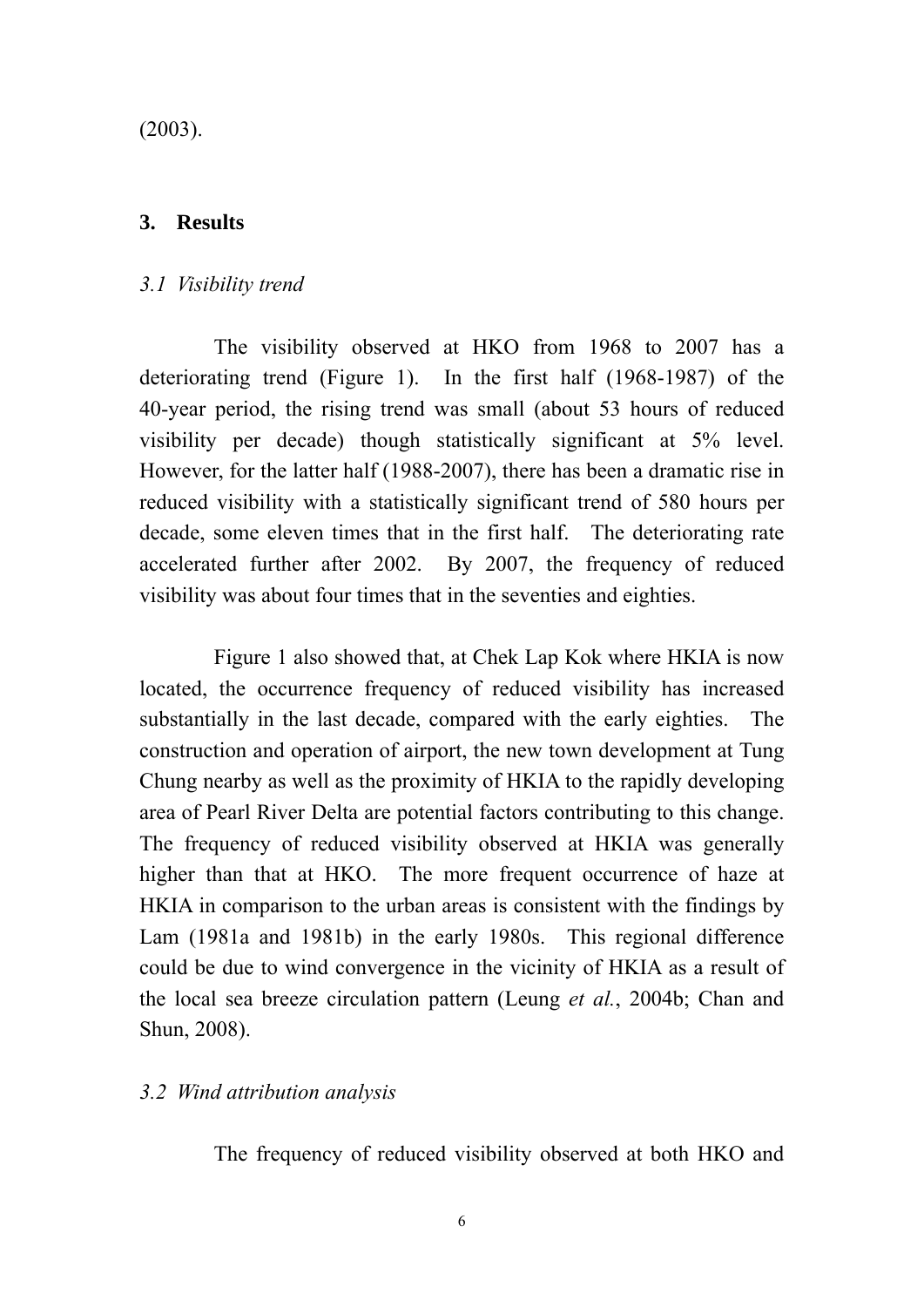HKIA fluctuated within a relatively narrow range in the period 1997-2002 but then rose noticeably thereafter (Figure 1). For this reason, a wind attribution analysis for the last five years viz. 2003, 2004, 2005, 2006 and 2007 was conducted using 1997-2002 as the reference period. The results of the wind attribution analysis at HKO and HKIA are summarized in Table 1 and 2 respectively. In the tables, the 12 wind sectors mentioned in Section 2.3 are grouped broadly into three regions (Figure 2a and 2b):

(a) "West to North" region – air generally from areas such as the Pearl River Delta to the west and north of Hong Kong;

(b) "Northeast to Southeast" region – coastal air mass generally from southeastern coastal areas of China to the east of Hong Kong; and

(c) "South" region – maritime air mass generally from the South China Sea.

Table 1 and 2 show that at both HKO and HKIA, the increase in the annual number of hours of reduced visibility as compared to the average that in 1997-2002 was mainly due to the increase in probability of reduced visibility for the various specified wind sectors, in other words, turbidity of the air. In the most recent period 2005-2007, its contribution exceeded 90%. The contribution from change in the wind frequency regime was much smaller (of the order of 10% or less). The residual contribution arising from the interaction of changes in wind frequency and probability (that is, second-order term mentioned in Section 2.3) was also small.

At HKO, the change in the wind frequency regime accounted for only 6% or less for the change in the annual number of hours with reduced probability observed. In contrast, the change in the probability of reduced visibility in specified wind sectors (that is, the "turbidity" factor) accounted for at least 88% in the individual years. Figure 3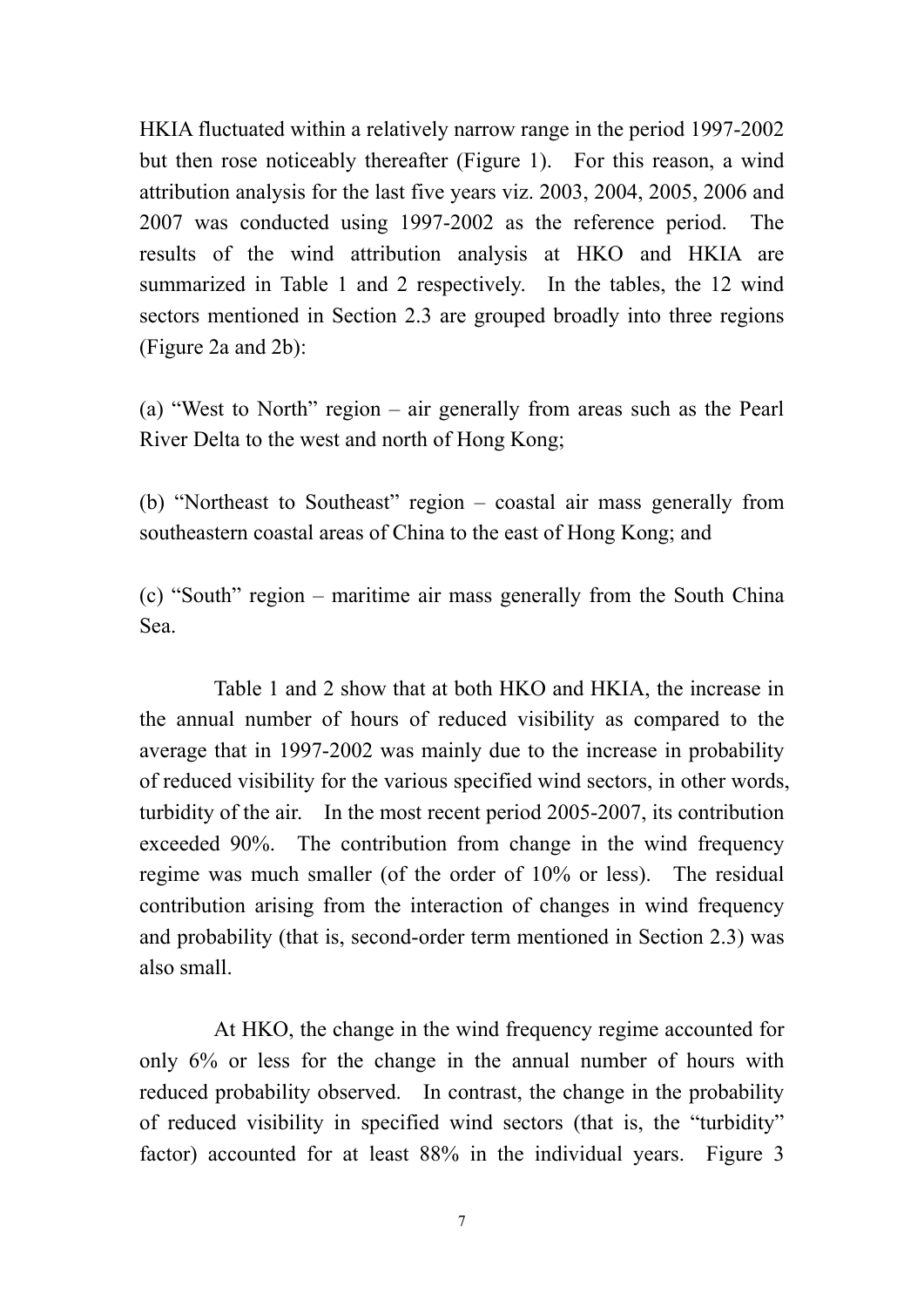showed that the increases in this "turbidity" factor in recent years as compared with the 1997-2002 average was large, especially in the "West to North" and "Northeast to Southeast" sectors. Because climatologically, winds at King's Park were more frequent in the "Northeast to Southeast" sector than the "West to North" sector, the contribution of the "Northeast to Southeast" sector to the increase in the annual number of hours of reduced visibility amounted to 59-80%, which was higher than that of the "West to North" sector (14-34%). The "South" sector only accounted for 2-12% (see item 2 in Table 1).

At HKIA, the change in the wind frequency regime and the change in the "turbidity" factor accounted for 4-16% and 81-91% respectively of the change in the annual number of hours with reduced visibility (Table 2). Similar to the situation at HKO, the increase in the "turbidity" factor in recent years when compared with the 1997-2002 average (Figure 4) was also large and occurred in nearly all directions. In contrast to HKO, Figure 4 also showed that the "turbidity" factor was much higher for the "West to North" sector than the "Northeast to Southeast" sector in 1997-2002. As in the previous study results on haze in 1979-1982 (Lam, 1981a and 1981b), this could be related to the geographical location of HKIA on the Pearl River estuary, with the Pearl River delta region located in the "West to North" sector. In recent years, the increase in "turbidity" factor in the "Northeast to Southeast" region was prominent when compared with that of the 1997-2002 average. For example, as Figure 4 shows, the value of probability in the sector centred at 90° increased from 0.09 (1997-2002 average) to 0.28 and 0.24 in 2006 and 2007 respectively. It hints that the loading of suspended particulates in air from places to the east including the southeastern coastal areas of China as well as Hong Kong itself has increased. Coupled with the fact that winds from the "Northeast to Southeast" sector is climatologically dominant, the contribution of the "Northeast to Southeast" sector is slightly higher than that of the "West to North" sector (see item 2 in Table 2).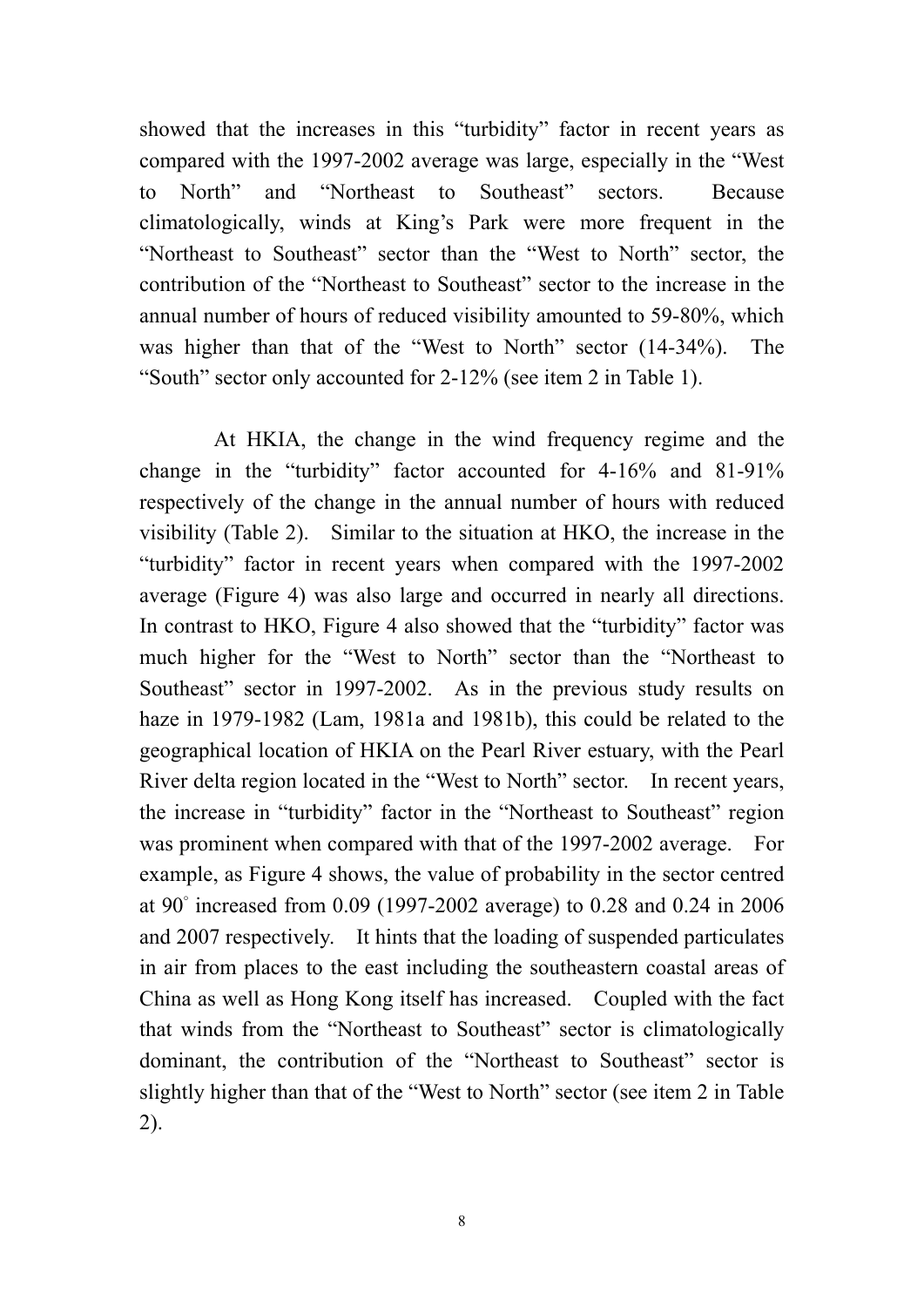#### *3.3 Backward trajectories*

By using the HYSPLIT model, daily backward trajectories were computed. In Hong Kong, backward trajectories can be generally classified into three categories: continental, coastal and maritime (Leung *et al.*, 2008). Hong Kong is situated in the East Asian monsoon region. In winter, under the dominance of northeast monsoon, the majority of the trajectories is continental. However, under the southwest monsoon in summer, the trajectories are mainly maritime in nature.

The daily positions of the air mass 24 hours before reaching HKO and HKIA at 100 m aloft at 8 a.m. of the individual days in 2007 were plotted in Figure 5 and 6 respectively. For the cases with 12 hours or more of reduced visibility observed at HKO on the day of arrival, almost all the 24-hour positions were in continental or southeastern coastal areas of China (Figure 5). Similar finding is also noted for the reduced visibility observed at HKIA (Figure 6).

Similar analyses were conducted but for a height of 500 m (Figure 7 and 8) above Hong Kong. The results also showed that most of the 24-hour positions were in continental or southeastern coastal areas of China.

#### **4. Conclusion and Discussion**

 The visibility in Hong Kong has a significant deteriorating trend in the past 20 years. By 2007, the frequency of reduced visibility  $\leq 8$ km excluding cases with fog, mist, rain or relative humidity  $\geq 95\%$ ) was about four times that in the seventies and the eighties. The rising rate increased significantly after 2002.

The wind attribution analysis results showed that in the most recent years (2003 – 2007), the increase in the number of hours with reduced visibility is mostly attributable to the "turbidity" factor in certain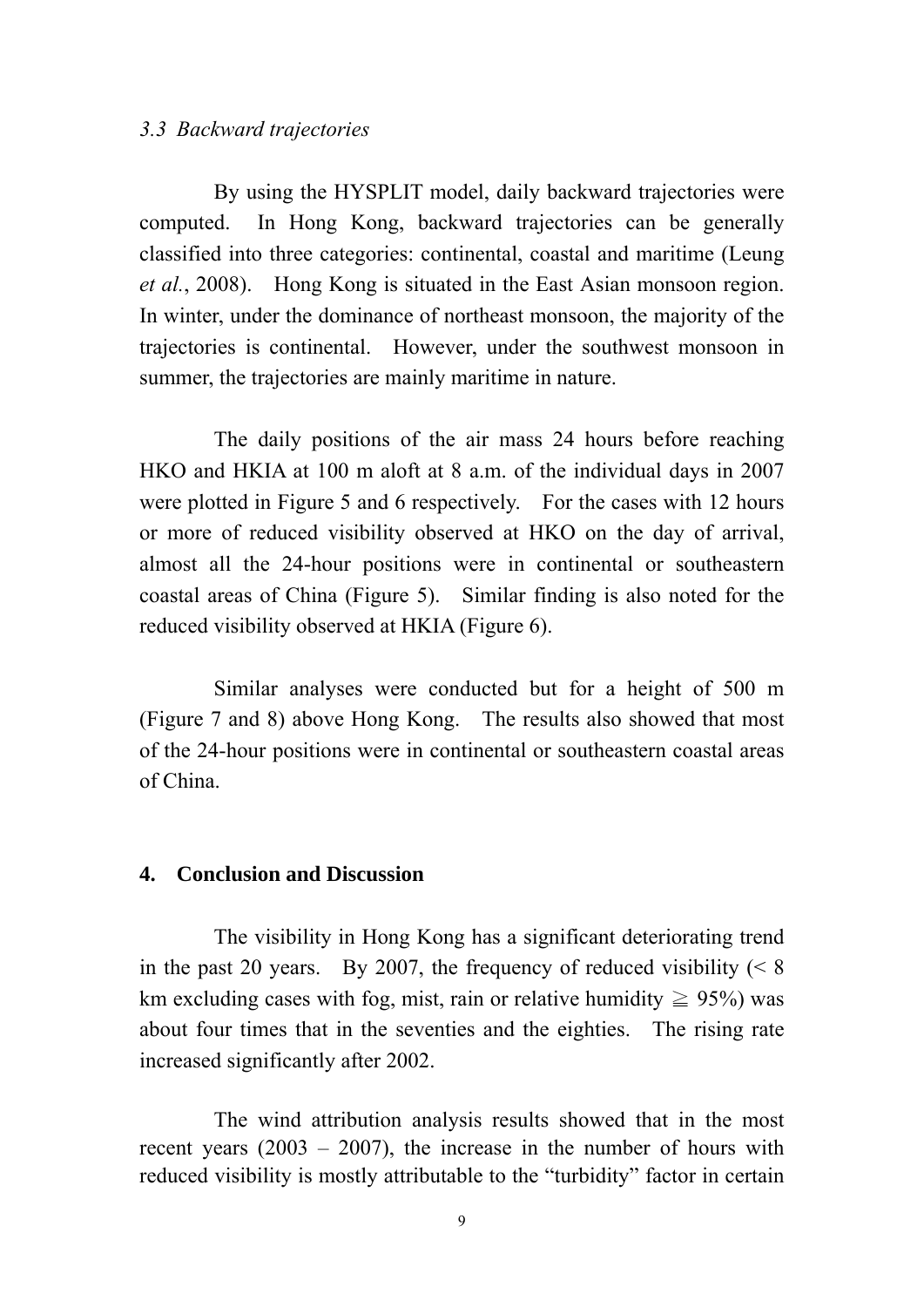wind sectors. The effect of inter-annual variations in the frequency of wind from different directions was rather small.

According to the observations at the Hong Kong Observatory Headquarters in recent years, the probability of reduced visibility in the "West to North" and "Northeast to Southeast" sectors was much higher than that of the 1997-2002 average. The contribution of the changed "turbidity" factor in the "Northeast to Southeast" sector accounted for most of the significant increase in the number of hours with reduced visibility after 2002, at least 59% (2004).

Similar analysis results were obtained for the Hong Kong International Airport. However, the contribution to the increase in reduced visibility after 2002 of the "West to North" sector was comparable to that in the "Northeast to Southeast" sector. This regional difference between the Hong Kong International Airport and the Hong Kong Observatory Headquarters could be related to their geographical locations.

Computations of daily backward trajectories in 2007 were carried out and the positions of the air mass 24 hours before arriving at Hong Kong were plotted. The results showed that the air mass for days with high number of hours of reduced visibility mainly originated from continental and southeastern coastal areas of China.

Apart from wind direction at the observation site, meteorological factors such as wind speed and atmospheric stability as well as mesoscale circulation patterns such as land/sea breezes also play an important role in the transportation and dispersion (or accumulation) of suspended particulates, with a bearing on visibility. Further attribution studies to take into account these factors would help to elucidate the problem further.

10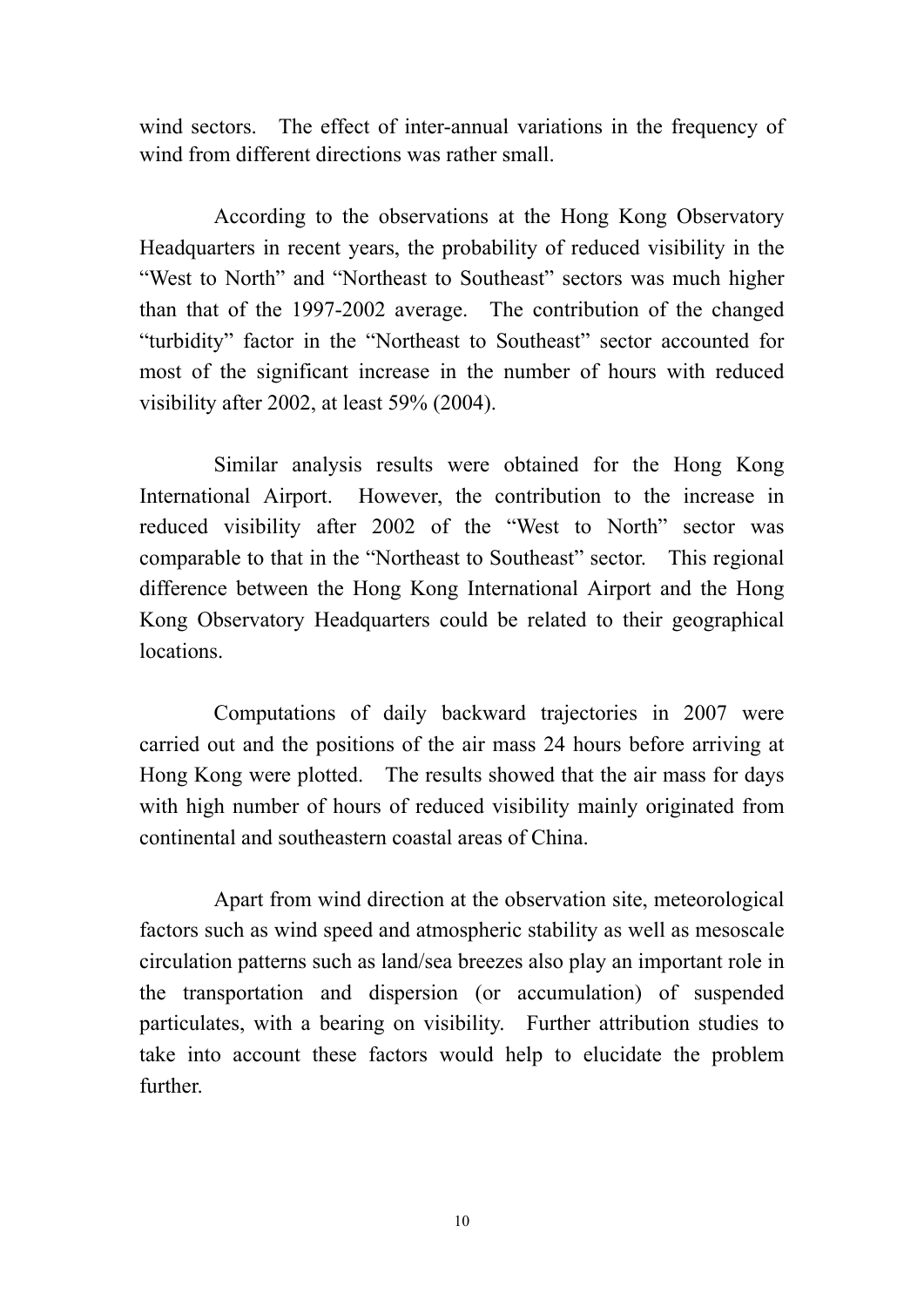#### **Acknowledgement**

The authors would like to thank Hong Kong Observatory's colleagues Dr. M.C. Wu and Ms. Y.Y. Cheng for their assistance in preparing the figures.

#### **References**

- Adam, K.M., L.I. Davis and S.M. Japar, 1990: Real-time in situ measurement of atmospheric optical absorption in the visible via photoacoustic spectroscopy-IV, Visibility degradation and aerosol optical properties in Los Angeles. *Atmospheric Environment*, 24A: 605-610.
- Chan, C.Y., Y.S. Li, J.H. Tang, Y.K. Leung and M.C. Wu, 2007: An analysis on abnormally low ozone in the upper troposphere over subtropical East Asia in spring 2004. *Atmospheric Environment*, 41: 3556-3564.
- Chan P.W. and C.M. Shun, 2008: Comparison of manual observations and instrumental readings of visibility at the Hong Kong International Airport. *Bulletin of Hong Kong Meteorological Society* , 17: 94-98.
- Chang W.L. and E. Koo, 1986: A study of visibility trends in Hong Kong. *Atmospheric Environment*, 20: 1847-1858.
- Cheng C.M., S.T. Chan and C.C. Chan, 1997: Visibility trends in Hong Kong. *Hong Kong Observatory Technical Notes (Local)* No. 69.
- Easterling D.R., D.R., B. Horton, P.D. Jones, T.C. Peterson, T.R. Karl, D.E. Parker, M.J. Salinger, V. Razuvayev, N. Plummer, P. Jamason and C.K. Folland, 1997: Maximum and Minimum Temperature Trends for the Globe. *Science*, 277: 364-367.

Groblicki P.J., G.T. Wolff and R.J. Countess, 1981: Visibility-reducing species in the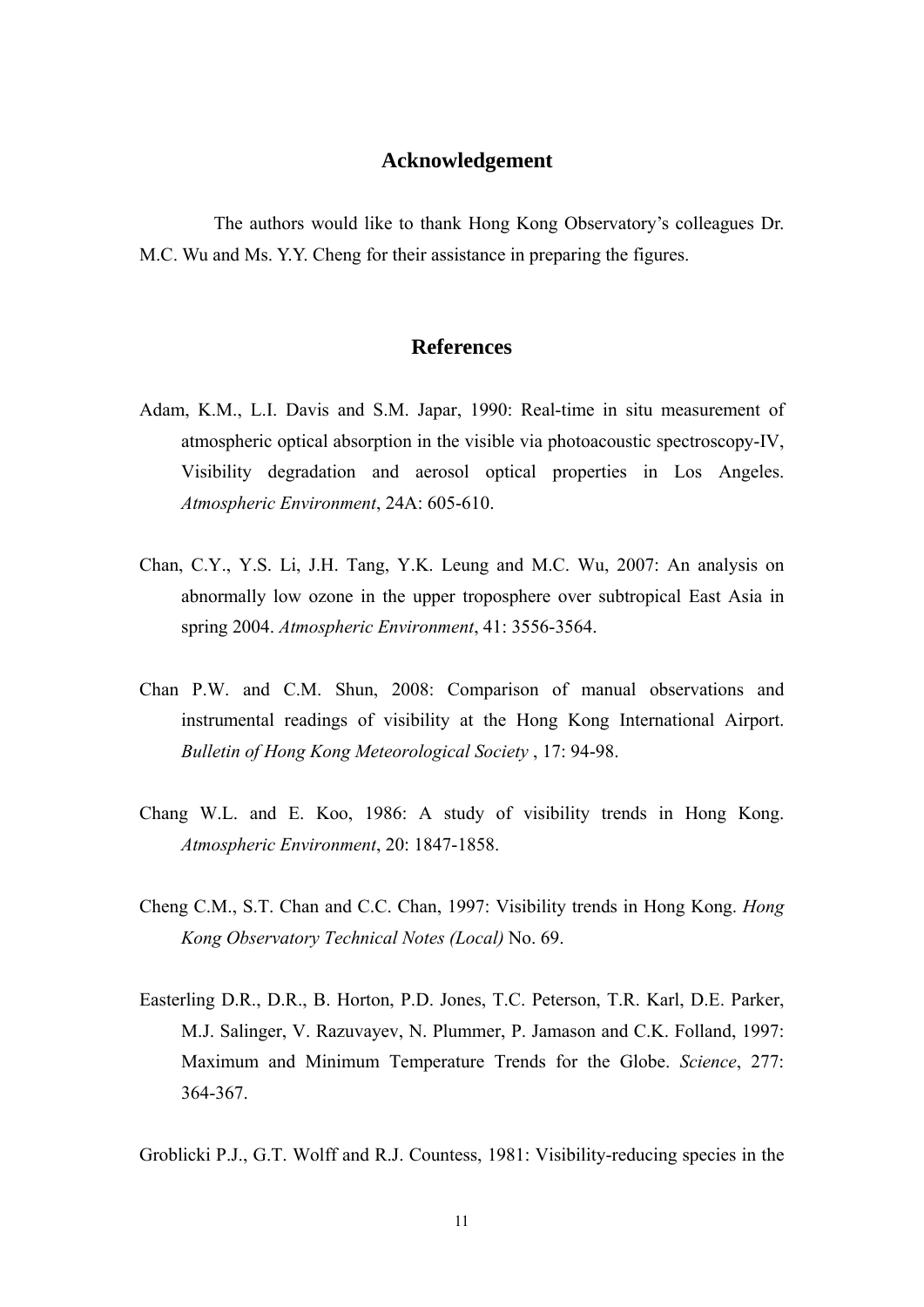Denver brown cloud - I. Relationship between extinction and chemical composition. *Atmospheric Environment*, 15: 2473-2484.

- Karl T.R., P.D. Jones, R.W. Knight, G. Kukla, N. Plummer, V. Razuvayev, K.P. Gallo, J. Lindseay, R.J. Charlson and T.C. Peterson, 1993: A new Perspective on Recent Global Warming: Asymmetric Trends of Daily Maximum and Minimum Temperature. *Bulletin of American Meteorological Society*, 74: 1007-1023.
- Lam, C.Y., 1981a: Meteorological Conditions at Chek Lap Kok. *Hong Kong Observatory Occasional Paper* No.42.
- Lam, C.Y., 1981b: Meteorological Conditions at Chek Lap Kok, Second Report. *Hong Kong Observatory Occasional Paper* No.44.
- Lam, C.Y., 2006: On climate changes brought about by urban living. *Bulletin of Hong Kong Meteorological Society*, 116(1): 15-20.
- Lau K.H., A. Lo, J. Gray and Z. Yuen, 2007: *Relative significance of local vs regional sources: Hong Kong's air pollution*. Institute for the Environment at the Hong Kong University of Science and Technology and Civic Exchange. Available at http://www.cleanairnet.org/caiasia/1412/articles-71393 resource 1.pdf
- Leung Y.K., K.H. Yeung, E.W.L. Ginn and W.M. Leung, 2004a: Climate change in Hong Kong. *Hong Kong Observatory Technical Notes* No. 107.
- Leung Y.K., Y.Y. Cheng and M.C. Wu, 2004b: Long-term change in visibility of Hong Kong (in Chinese). *Hong Kong Observatory Reprint* No. 565.
- Leung Y.K., M.C. Wu and K.K. Yeung, 2008: Relationships among visibility, atmospheric suspended particulate concentration and meteorological conditions for Hong Kong (in Chinese). *Acta Meteorologica Sinica*, 66(3): 461-469.
- Qian Y. and F. Giorgi, 2000: Regional climatic effects of anthropogenic aerosols? The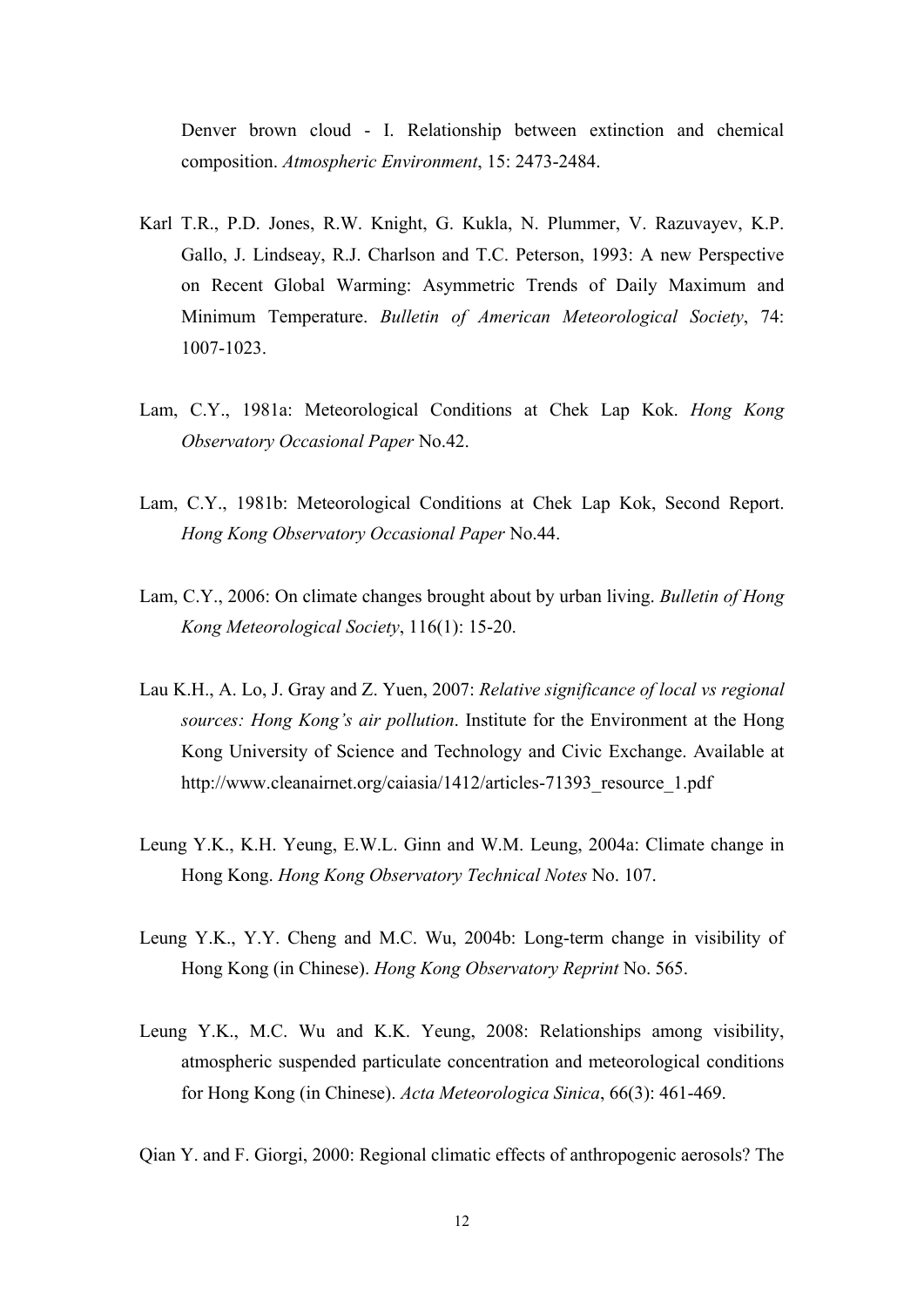case of Southwestern China. *Geophysical Research Letter*, 27: 3521-3524.

- Quereda Sala J., A. Gil Olcina, A. Perez Cuevas, J. Olcina Cantos, A. Rico Amoros, E. Montón Chiva, 2000: Climatic warming in the Spanish Mediterranean: natural trend or urban effect. *Climatic Change*, 46: 473-483.
- Wang J. and X. Liu, 2006: The discussion on relationship between visibility and mass concentration of PM2.5 in Beijing (in Chinese). *Acta Meteorologica Sinica*, 64(2): 221-227.
- Wang S. and X. Xu, 2001: Study on the influential factor of visibility reduction in Beijing (in Chinese). *Collected work of scientific discussion on urban meteorological services.* China Meteorological Society, 349-352.
- World Meteorological Organization (WMO), 1992: *International Meteorological Vocabulary*. WMO-No.182, Geneva.
- Zhou S. and J. Shu, 1994: *Urban climatology (in Chinese).* Beijing: China Meteorological Press, 618pp.

.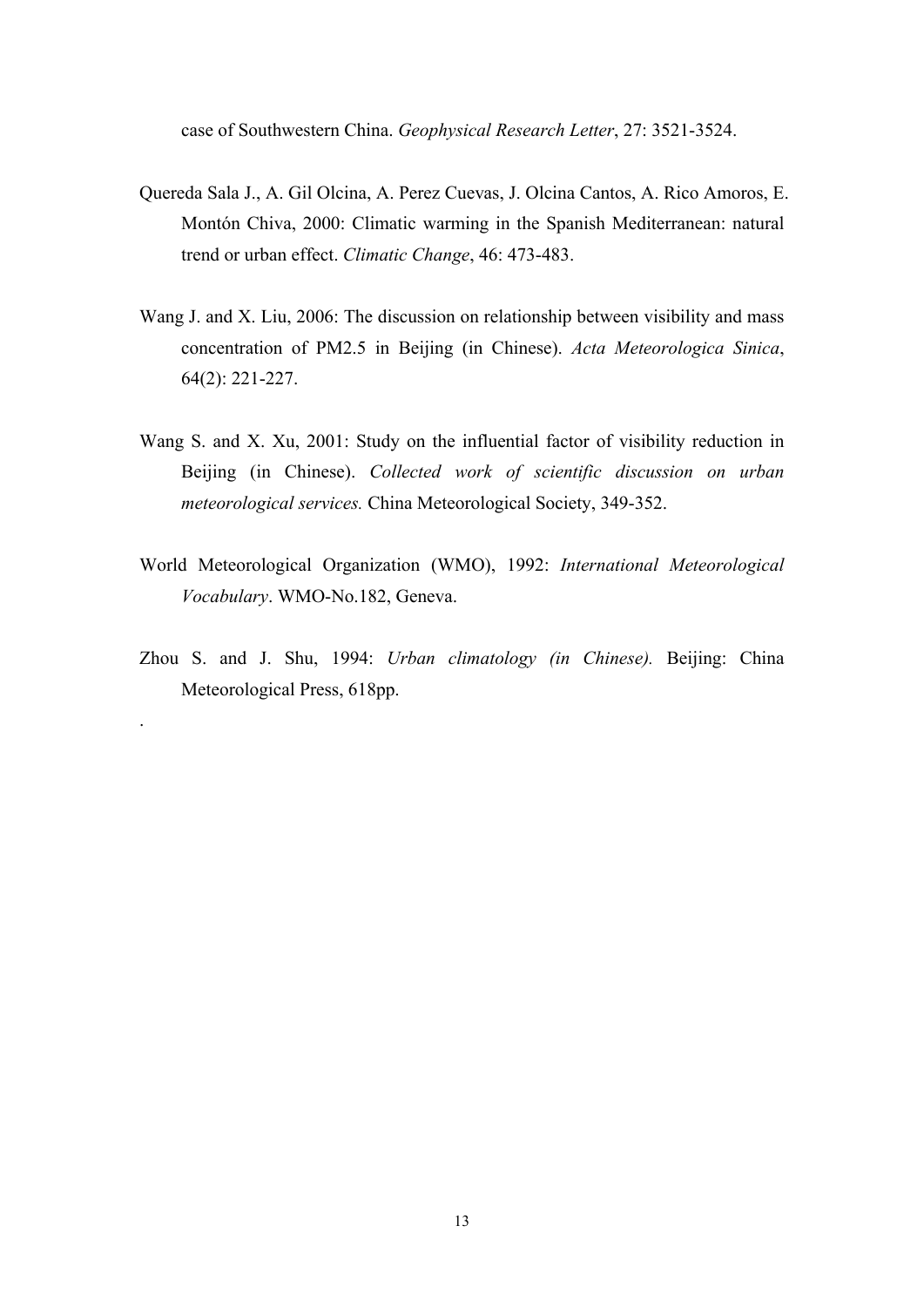Table 1. Attribution analysis for the increase in the number of hours with reduced visibility observed at the Hong Kong Observatory Headquarters with respect to 1997-2002. Reduced visibility refers to visibility below 8 km excluding cases of rain, mist, fog and high relative humidity ( $\geq 95\%$ ).

| Attribution                                                                         | Percentage contribution to the increase in number of hours<br>with reduced visibility |       |        |        |       |  |
|-------------------------------------------------------------------------------------|---------------------------------------------------------------------------------------|-------|--------|--------|-------|--|
|                                                                                     | 2003                                                                                  | 2004  | 2005   | 2006   | 2007  |  |
| (1) Due to change in wind<br>frequency                                              | $-6\%$                                                                                | $1\%$ | $-2\%$ | $5\%$  | 6%    |  |
| (2) Due to increase in probability<br>of reduced visibility for<br>specified sector | 91%                                                                                   | 88%   | 97%    | 96%    | 97%   |  |
| (a) Wind sector:<br>"West to North"                                                 | 28%                                                                                   | 17%   | 23%    | 14%    | 34%   |  |
| (b) Wind sector:<br>"Northeast to Southeast"                                        | 60%                                                                                   | 59%   | 66%    | 80%    | 59%   |  |
| (c) Wind sector:<br>"South"                                                         | 3%                                                                                    | 12%   | 8%     | $2\%$  | 4%    |  |
| $(3)$ Arising from interaction of $(1)$<br>$\&(2)$                                  | 15%                                                                                   | 11%   | $5\%$  | $-1\%$ | $-3%$ |  |

\* Owing to the very low wind frequency in the sector centred at 300°, the probability in this sector is computed as the average of that in the two neighbouring sectors centred at 270°and 330°.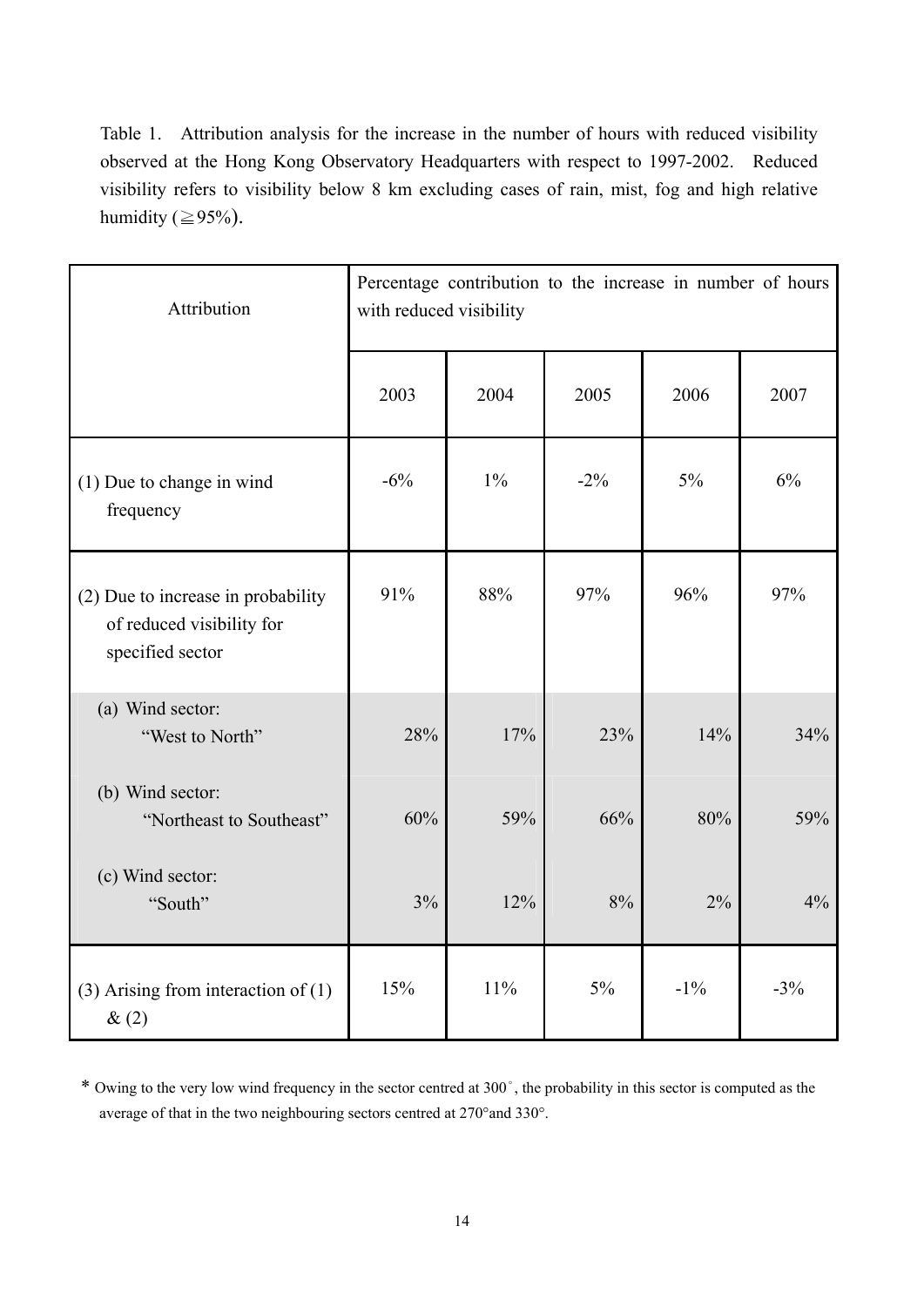Table 2. Attribution analysis for the increase in the number of hours with reduced visibility observed at the Hong Kong International Airport with respect to 1997-2002. Reduced visibility refers to visibility below 8 km excluding cases of rain, mist, fog and high relative humidity ( $\geq 95\%$ ).

| Attribution                                                                         | Percentage contribution to the increase in number of hours<br>with reduced visibility |      |      |      |      |  |
|-------------------------------------------------------------------------------------|---------------------------------------------------------------------------------------|------|------|------|------|--|
|                                                                                     | 2003                                                                                  | 2004 | 2005 | 2006 | 2007 |  |
| (1) Due to change in wind<br>frequency                                              | 16%                                                                                   | 11%  | 5%   | 6%   | 4%   |  |
| (2) Due to increase in probability<br>of reduced visibility for<br>specified sector | 81%                                                                                   | 81%  | 91%  | 91%  | 91%  |  |
| (a) Wind sector:<br>"West to North"                                                 | 38%                                                                                   | 30%  | 33%  | 25%  | 35%  |  |
| (b) Wind sector:<br>"Northeast to Southeast"                                        | 32%                                                                                   | 43%  | 49%  | 50%  | 40%  |  |
| (c) Wind sector:<br>"South"                                                         | 11%                                                                                   | 8%   | 9%   | 16%  | 16%  |  |
| $(3)$ Arising from interaction of $(1)$<br>$\&(2)$                                  | 3%                                                                                    | 8%   | 4%   | 3%   | 8%   |  |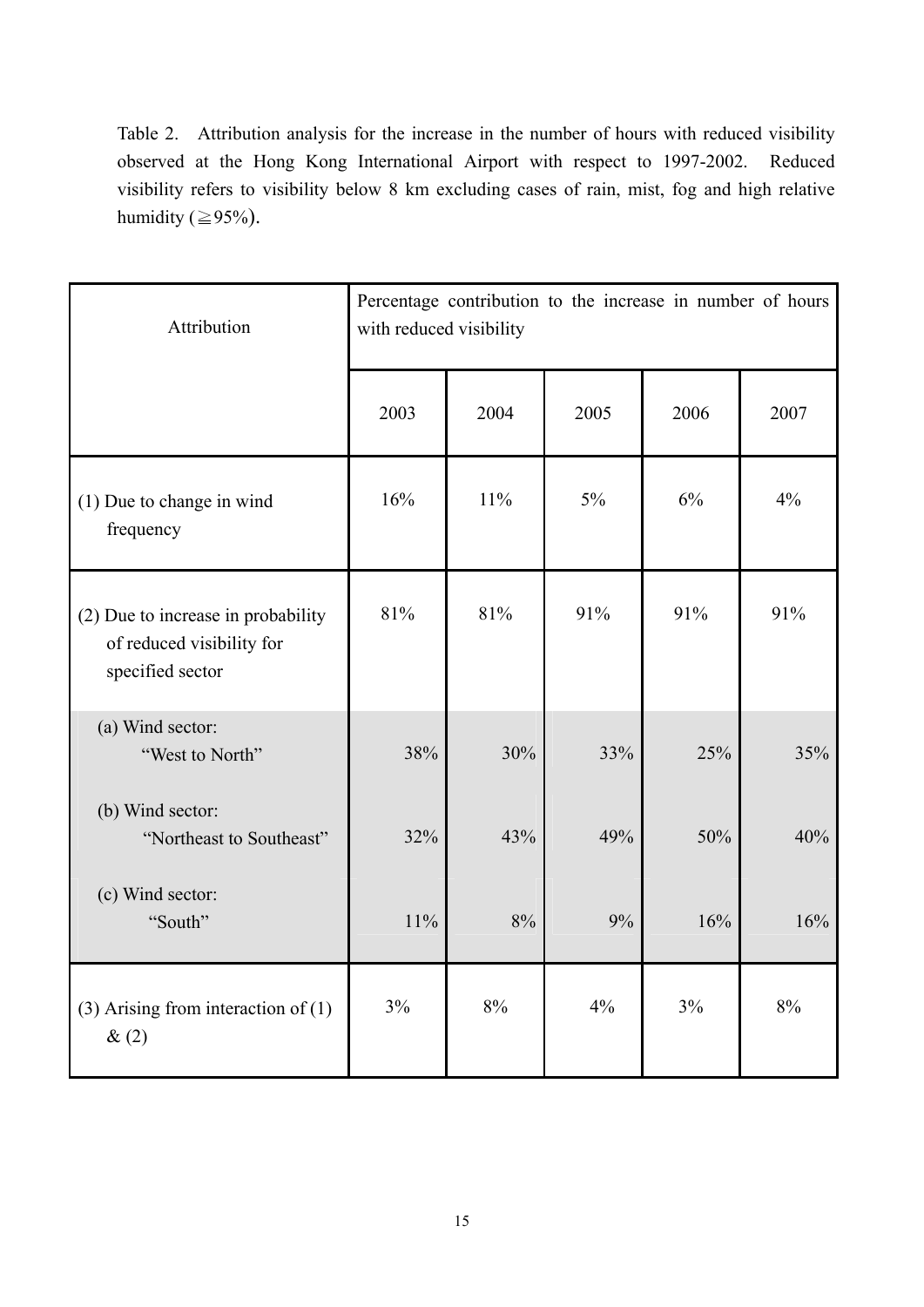

Figure 1. Time series of annual number of hours with reduced visibility observed at the Hong Kong Observatory Headquarters (HKO) and at Chek Lap Kok (now the Hong Kong International Airport (HKIA)) respectively. Reduced visibility refers to visibility below 8 km excluding cases of rain, mist, fog and high relative humidity ( $\geq$ 95%).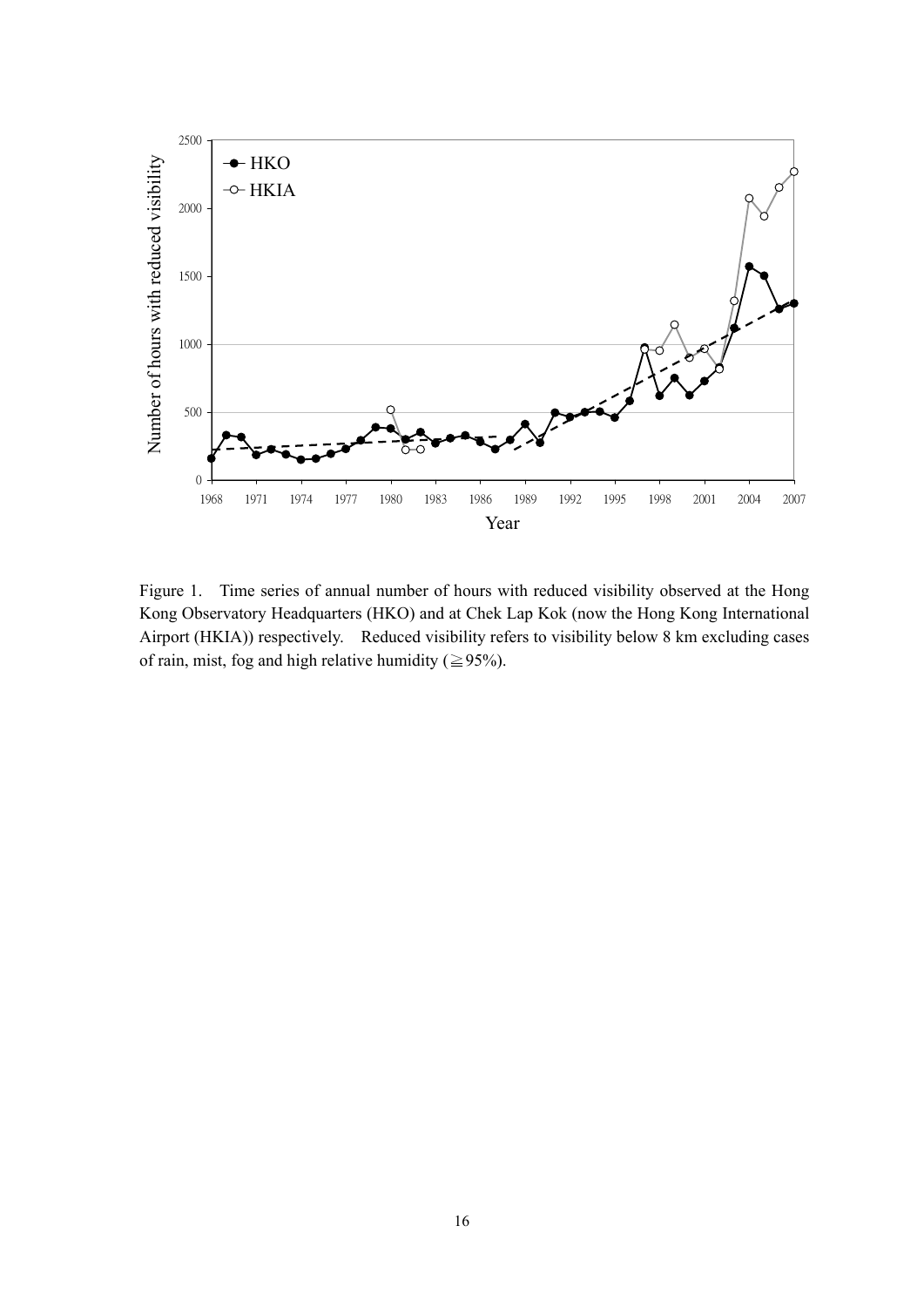

(a) Hong Kong Observatory Headquarters



(b) Hong Kong International Airport

Figure 2. Division boundaries of the three regions: "West to North", "Northeast to Southeast" and "South" for observations at the (a) Hong Kong Observatory Headquarters and (b) Hong Kong International Airport.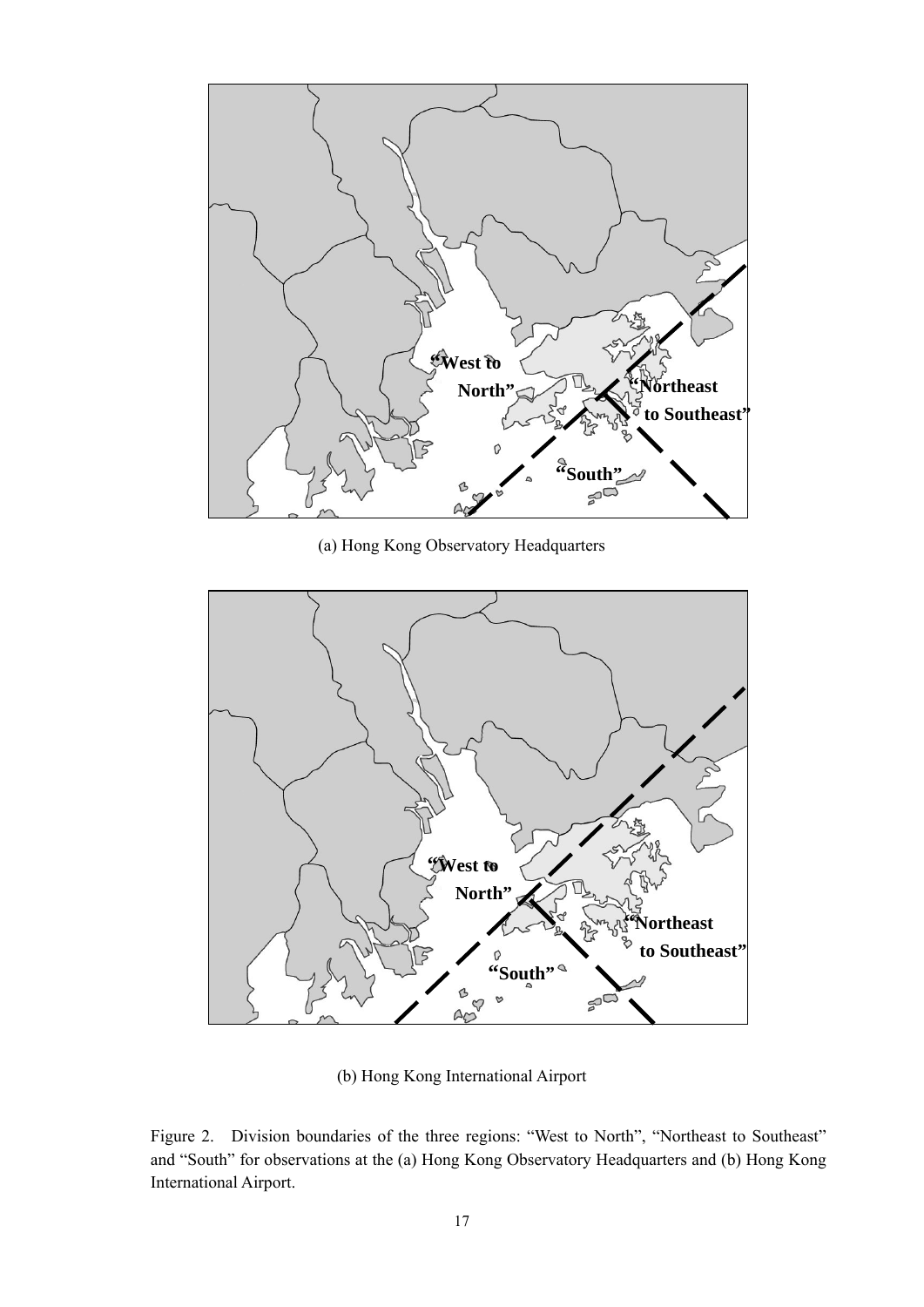

18 Figure 3. Relationship between probability of reduced visibility observed at the Hong Kong Observatory Headquarters and wind direction at King's Park (Owing to the very low wind frequency in the sector centred at 300°, the probability in this sector is computed as the average of that in the two neighbouring sectors centred at 270° and 330°).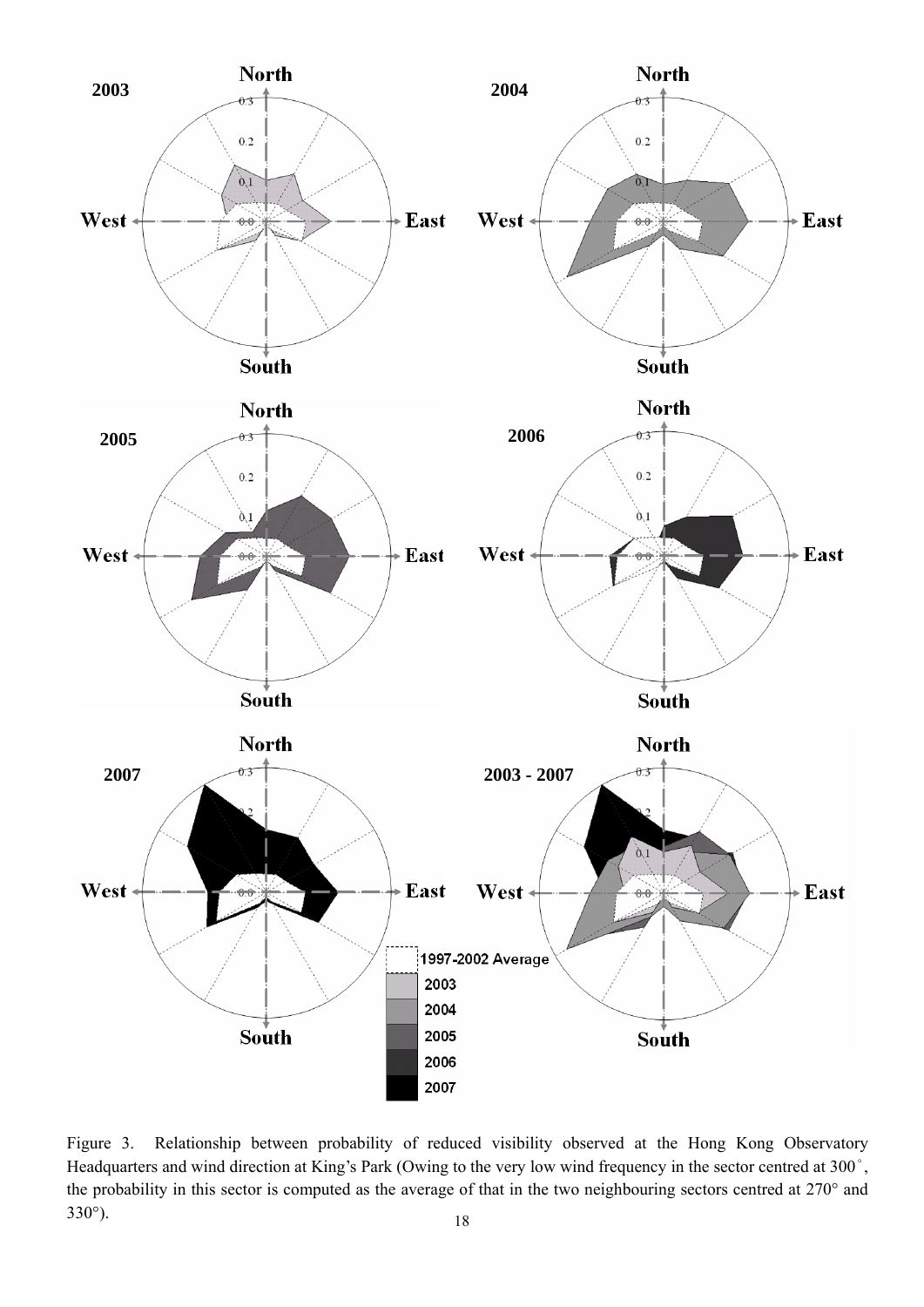

Figure 4. Relationship between probability of reduced visibility and wind direction observed at the Hong Kong International Airport.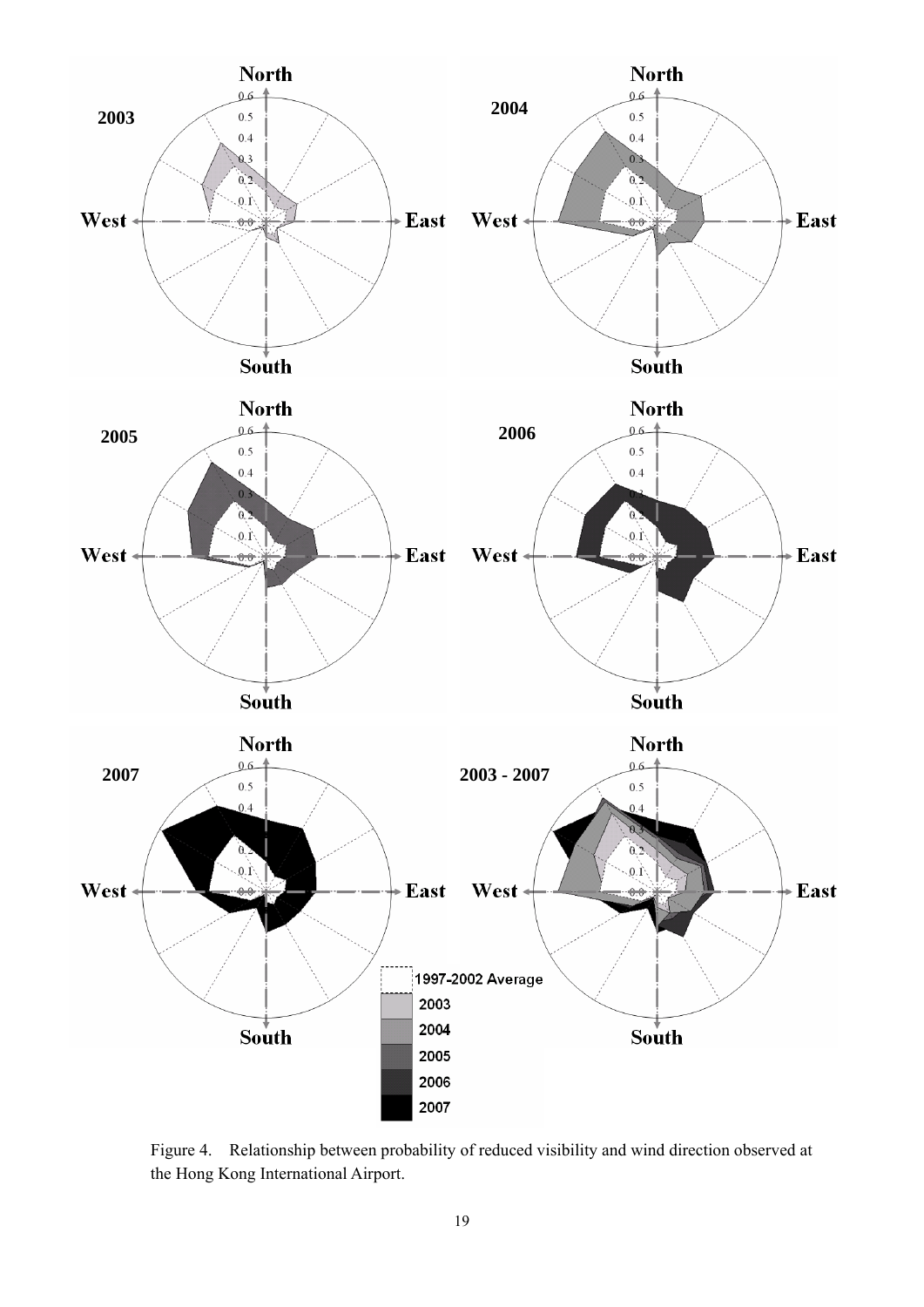

Figure 5. Positions of air mass 24 hours before arriving at the Hong Kong Observatory Headquarters (HKO) at a height of 100 m aloft at 8 a.m. For cases with daily number of hours of reduced visibility observed at HKO equal to 12 or above on the day of arrival, the positions are marked in black dots.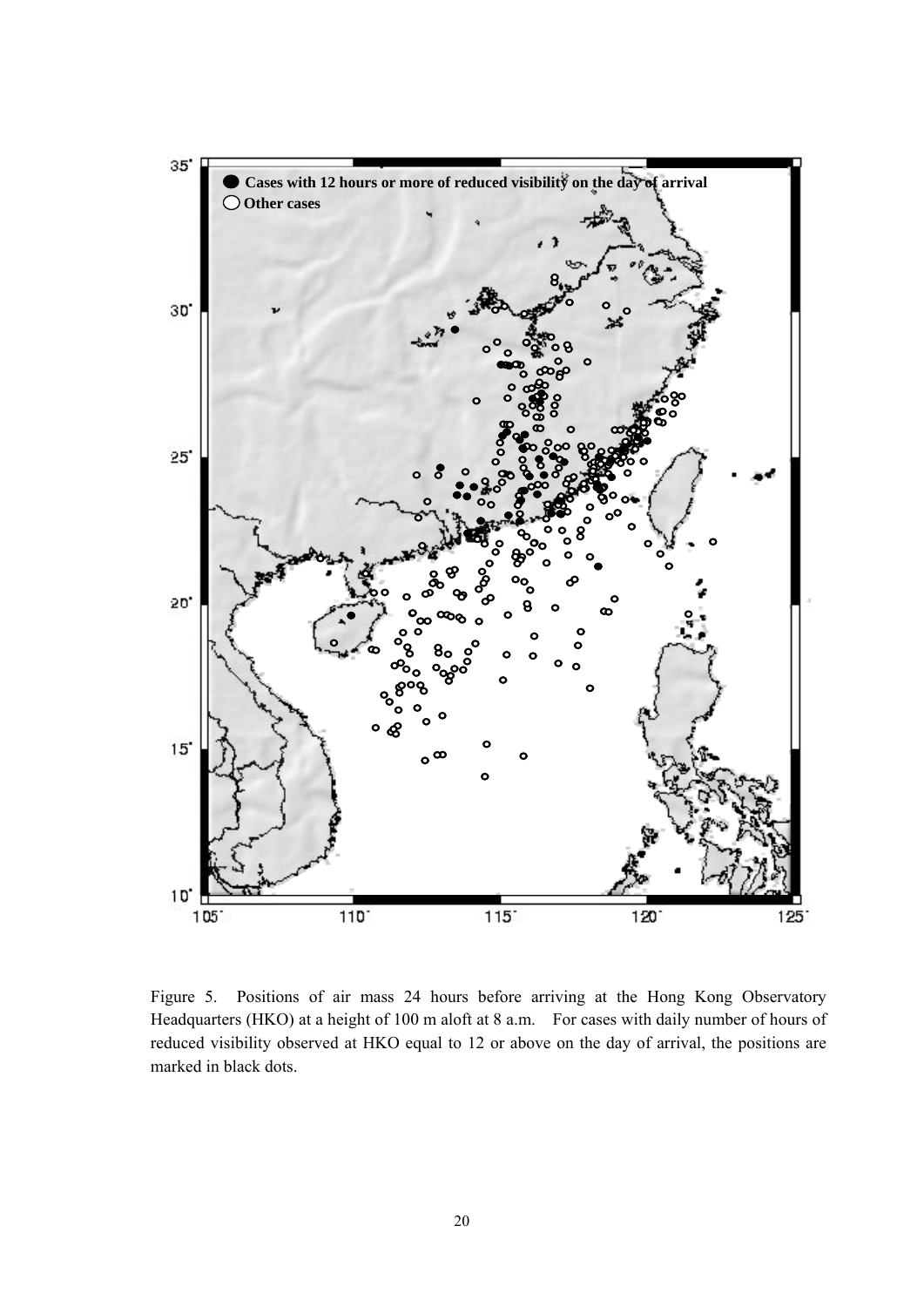

Figure 6. Positions of air mass 24 hours before arriving at the Hong Kong International Airport (HKIA) at a height of 100 m aloft at 8 a.m. For cases with daily number of hours of reduced visibility observed at HKIA equal to 12 or above on the day of arrival, the positions are marked in black dots.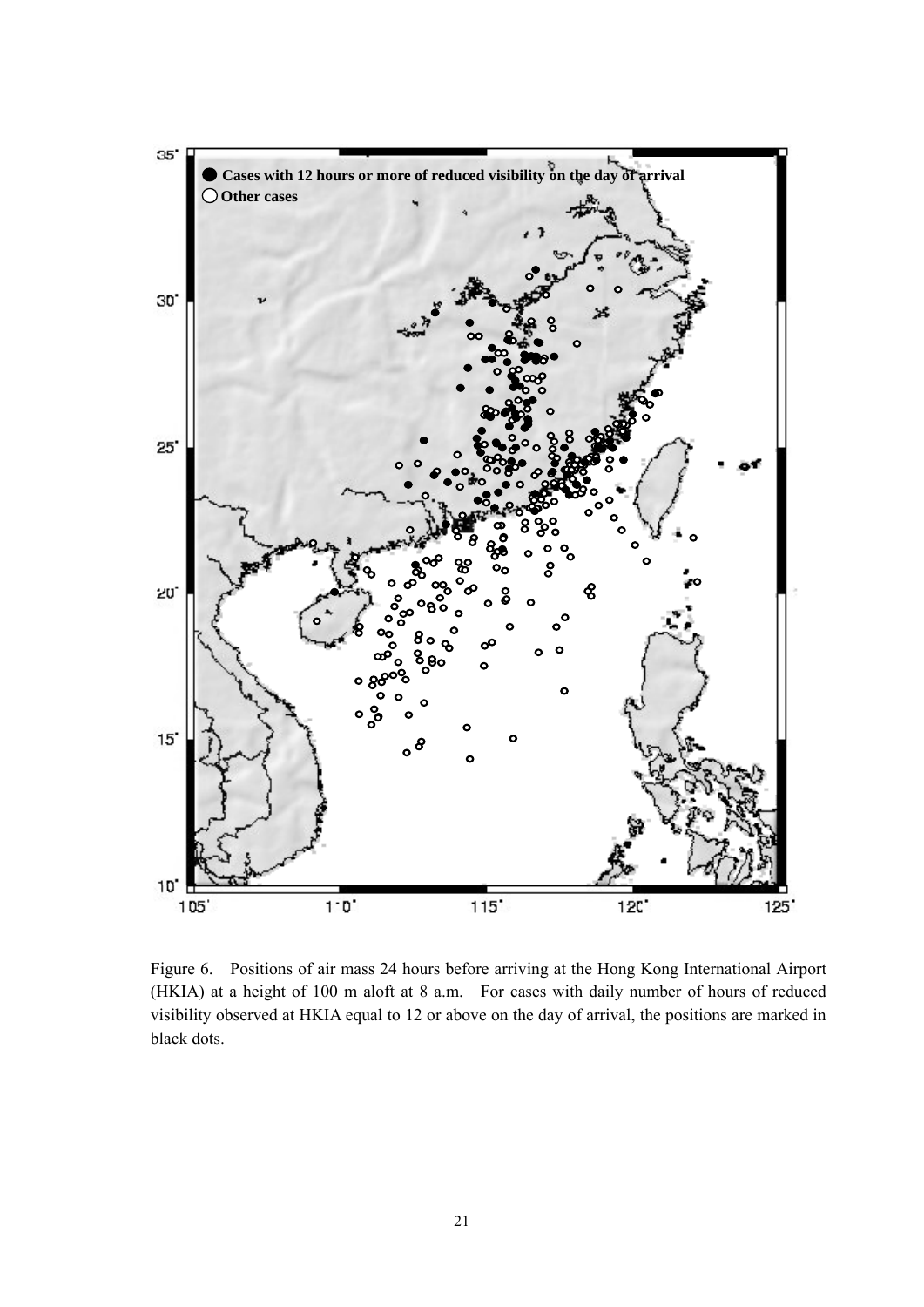

Figure 7. Positions of air mass 24 hours before arriving at the Hong Kong Observatory Headquarters (HKO) at a height of 500 m aloft at 8 a.m. For cases with daily number of hours of reduced visibility observed at HKO equal to 12 or above on the day of arrival, the positions are marked in black dots.